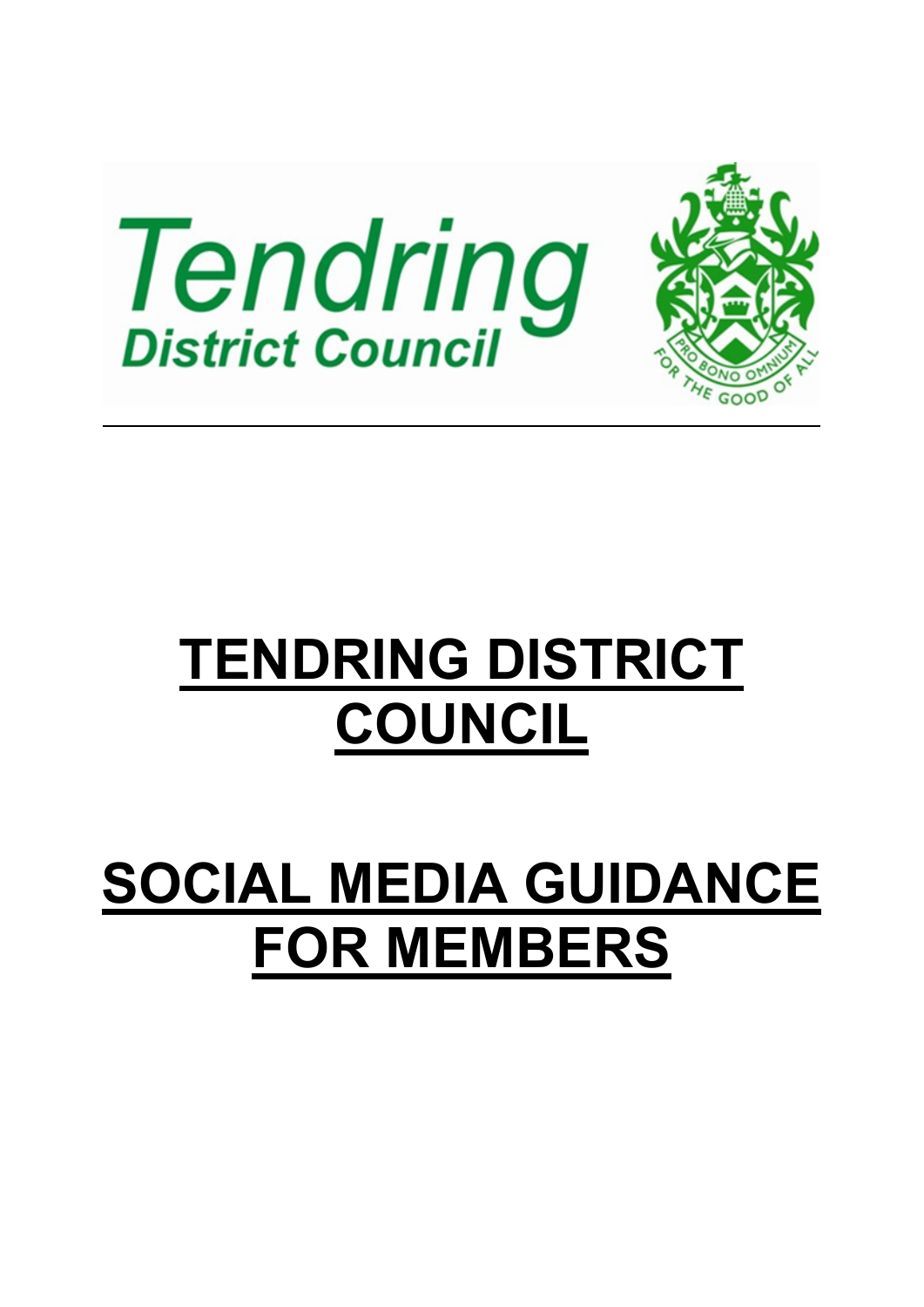#### **TENDRING DISTRICT COUNCIL**

#### **GUIDELINES FOR MEMBERS WHEN USING SOCIAL MEDIA**

#### **What do the Guidelines cover?**

These Guidelines cover all Social Media platforms, including but not limited to:

- Social Networking Sites (Facebook, Myspace, Foursquare, LinkedIn, Google+, Whatsapp)
- Micro-blogging sites (Twitter)
- Blogs (including personal blogs as well as comments)
- Video and Photo Sharing Websites (Flickr, YouTube)
- Forums and discussion Boards (Google Groups, Yahoo! Groups)

Correspondence, in all forms, should be consistent with this guidance.

### **Social Media**

Social Media is a collective term used to describe easy ways to create and publish content on the internet. People generally use the term to describe how organisations and individuals share content – text, video and pictures – and create conversations on the web. Examples of Social Media tools include blogs, Twitter, Facebook, Google+, Flickr, Tumblr and YouTube. The Council recognises the benefits that these methods of communication can bring, but reminds all Members to use Social Media responsibly and with consideration to the Council's Social Media Policy and Communication Strategy.

## **Summary Principles:**

- **These Guidelines should be considered in conjunction with the Council's Members' Code of Conduct [https://www.tendringdc.gov.uk/sites/default/files/TDC%20New%20Code%20of](https://www.tendringdc.gov.uk/sites/default/files/TDC%20New%20Code%20of%20Conduct%20April%202018.pdf) [%20Conduct%20April%202018.pdf](https://www.tendringdc.gov.uk/sites/default/files/TDC%20New%20Code%20of%20Conduct%20April%202018.pdf)**
- **It relates to all use of Social Media, when acting in any capacity**

**When making use of Social Media, Councillors should make use of stringent privacy settings if they do not wish them to be accessed by press or the public** 

- **You are personally responsible for the content you publish on any form of Social Media and messaging platform.**
- **Treat others with respect**
- **Comply with equality laws**
- **Do not disclose confidential information**
- **Do not disclose any personal or sensitive information**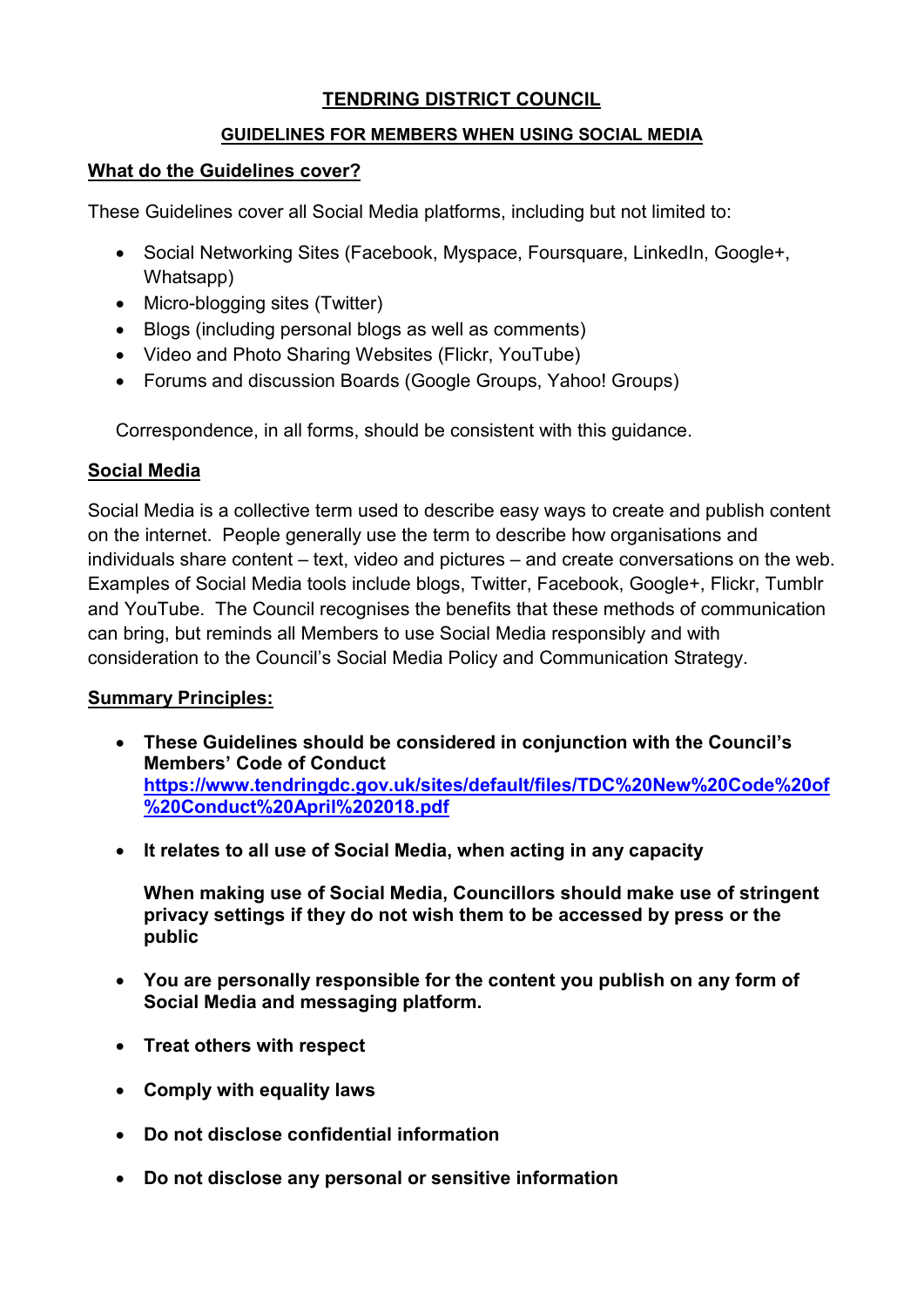- **If using third party material, ensure you have the requisite permission and that it is accurate.**
- **Since the judgment of whether you are perceived to be acting as a Councillor will be taken by someone else, it is safest to assume that any online activity can be linked to your official role. Online activity and posts must not bring the Council into disrepute.**

#### Key Points

- Your online presence reflects on the Council and your role as a Councillor. Be aware that your actions captured via images, posts or comments can affect your ability to take part in Council business.
- Comments posted on personal blogs should have clear disclaimers that the view expressed by you in the blog are your views alone and do not represent the views of the Council. Be clear and write in the first person. Make it clear that you are speaking for yourself and not on behalf of the Council.
- Comments on personal blogs, other blogs, forums and social networking sites should be respectful to the Council, its staff and contractors and the public.
- \* You need to use sound judgement and control what you publish online. What you publish is widely accessible and will always be available, so consider the content carefully. Even if you delete it, someone may have taken a picture of it.
- Social Media activities should not host content which is defamatory toward others.
- Abuse of Social Media can be a criminal offence.

The Council has produced the below simple guidelines to help Members:-

- $\checkmark$  **Do** listen to what people are saying online, consider it and only respond if you feel it is appropriate
- **Don't** publish anything you would not say in traditional media, for example during the pre-election period, or saying how you will vote on a particular issue
- **Do** remember libel and copyright laws still apply to things you post on Social Media sites and the content you publish is widely accessible and may always be around
- **Don't** bring the Council, or your Member role, into disrepute
- **Do** make it clear whether you are speaking from a personal perspective or as a Member representing the Council or a Member representing your political party
- **Don't** use Social Media during Committee meetings if you are a Member of the Committee or taking part in the meeting, if it interferes with or distracts from the business of the meeting
- $\checkmark$  **Do** think about how the public might perceive who you follow on Twitter or befriend on Facebook etc. and what you might share from others which may be seen as an endorsement